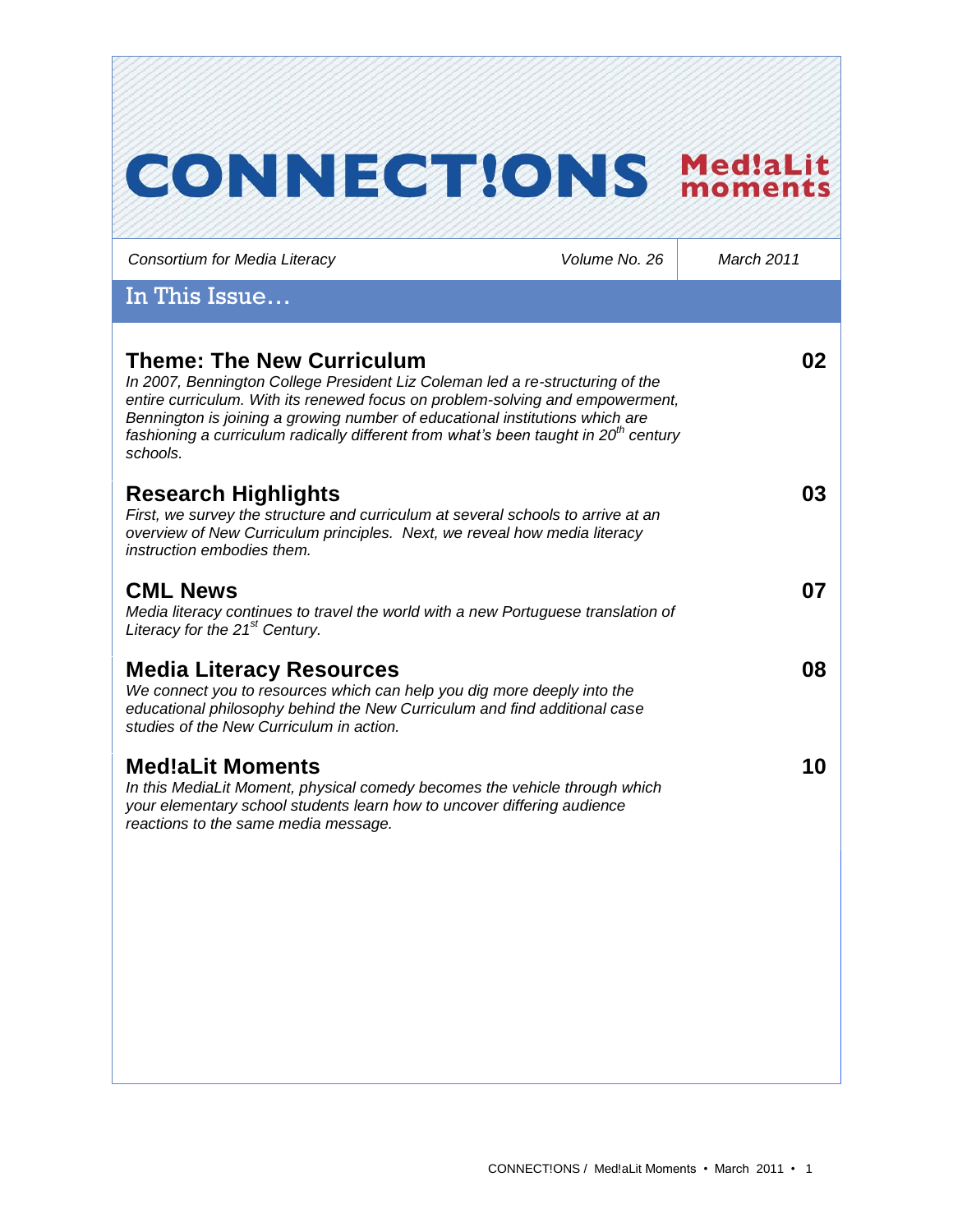# Theme: The New Curriculum

In 2007, Liz Coleman, President of Bennington College, felt that both liberal arts education and American society had come to a crossroads. Challenges to the nation continued to mount, from poverty to war to education and the environment, yet ordinary citizens often played the role of spectators in the American political scene. And institutions of higher education continued to produce experts in specialized fields who, in the face of all these challenges, rarely engaged questions of value and risk in their work. What action could Bennington College take to change this state of affairs? Expanding community service programs would not be enough. None of these could adequately prepare students for the "collaborative, messy, frustrating, contentious, impossible world of politics and public policy." Coleman reflected:

*So the conversation began. . . knowing that if we were to regain the integrity of liberal education, it would take radical re-thinking of basic assumptions, beginning with our priorities. Enhancing the public good becomes a primary objective. And the accomplishment of civic virtue is tied to the uses of intellect and imagination at their most challenging* ("Reinventing Liberal Arts Education," TED presentation, February 2009).

In this issue of Connections, we explore the new curriculum that is emerging in response to the opportunities and challenges of the  $21<sup>st</sup>$  century. This radical re-tooling of learning is taking place not only at Bennington, but in a growing network of K-12 schools around the country. In our research section, we examine the structure and curriculum at several schools to arrive at a framework of new curriculum principles and attributes, and we demonstrate how media literacy instruction embodies these principles. In our resources section, we provide links to sources and organizations which offer coherent justifications for the new curriculum and additional case studies of this curriculum in action. And don"t miss our MediaLit Moment, which gives your students an opportunity to laugh their way into appreciating differing audience interpretations of media messages.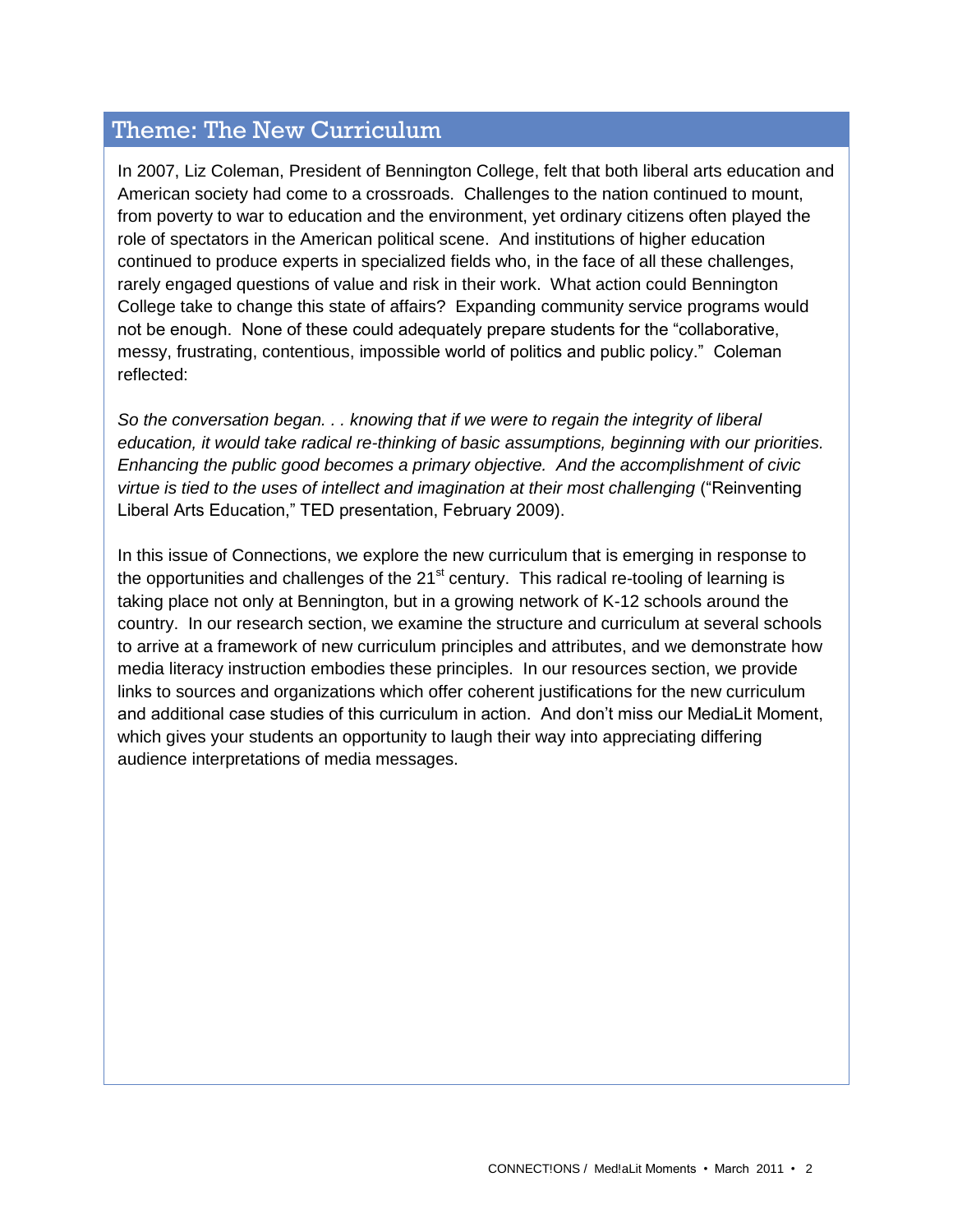# Research Highlights

#### **The New Curriculum at Work in K-12 Classrooms**

One of the greatest experiments in undergraduate liberal arts education is currently unfolding at Bennington College in Vermont. Today, the college has been almost completely restructured to address the urgent problems of the  $21<sup>st</sup>$  century: the uses of force on the world stage, the deterioration of the global environment, crises in education and health care, poverty and inequitable distribution of wealth, and not least, the decline of civic engagement in the United States. While Bennington has not completely eliminated academic departments, the problems themselves have become the focal point of the curriculum. In their first years at Bennington, students take courses in the Advancement of Public Action. They enroll in Design Labs, where students and faculty work together without the aid of a syllabus to pose questions regarding particular real-world problems, such as Children in Crisis; and students hone problem-solving skills in courses such as Conflict Resolution and Sustainability. Students are given the choice to center their academic work at Bennington in public action, or may incorporate it into another field of study.

Bennington's revolutionary approach to undergraduate education also bodes well for media literacy. In the Media and Culture seminar, a fundamental Advancement of Public Action course, students and faculty ask the question, "What approaches can best prepare us to function effectively as critics, activists, scholars, teachers, artists, managers, and producers. . .?" In Design Labs, media often become a focus of inquiry. For instance, one Design Lab course used a case study of Great Britain to explore how a nation"s global image can affect public diplomacy.

The learning initiatives that some K-12 schools are now undertaking are just as innovative as Bennington"s renovation of the liberal arts curriculum. These schools are departing from a factory-based model of learning where teachers are experts in particular disciplines who deliver content knowledge to students, and replacing it with a model in which teachers design multi-faceted projects to help students apply content knowledge to the kinds of complex problems they are likely to confront in their lives as workers and citizens. In the process, teachers become facilitators to learning rather than the source of knowledge, while students gain greater autonomy and more authentic motivations for learning.

Media literacy education thrives in interdisciplinary settings such as these, where media literacy can be used as a tool for curricular integration. For example, at a biology class at New Tech High in Napa, California (one of the 60 or more schools in the New Tech Network), students work in teams to conduct research on wolf populations in North America, then deliver presentations before a panel of adult community members on the merits of reintroducing wolves into Yellowstone National Park. In assigning this project, teacher Mike McDowell becomes an important touchstone in the classroom, but not the center of class: "I"ll have students come to me saying, 'I know you covered this one time,' or 'I know that I looked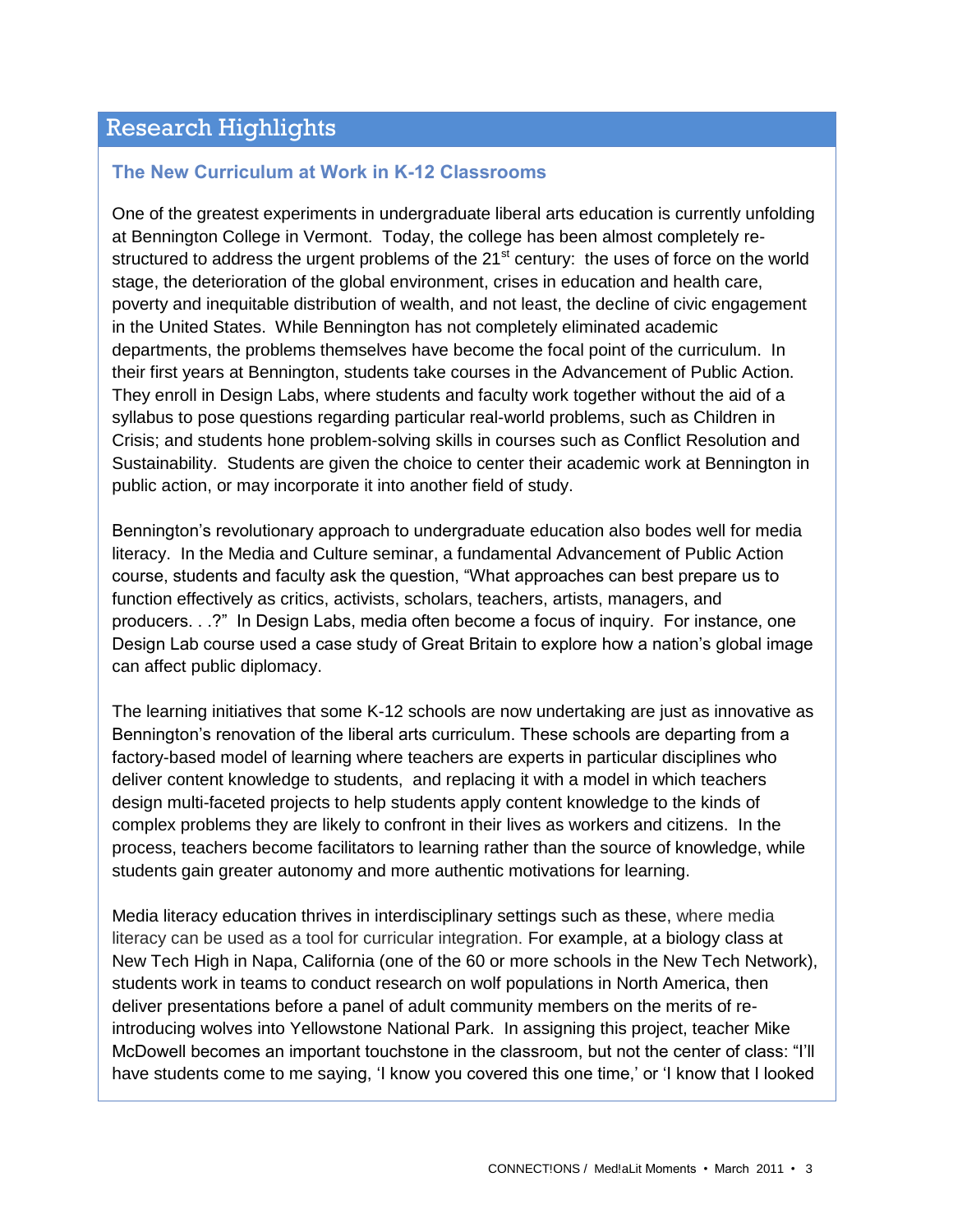at a website—but I just don"t understand the energy pyramid. Can you explain that to me?" What a great chance to teach!"

"Soft" skills such as collaboration take on additional significance in this new curriculum. Bennington emphasizes mediation not only as a means for resolving interpersonal conflicts, but also as a set of interpersonal skills for engaging the "impossible" realm of politics and public policy. At K-12 schools where project-based learning is the primary mode of instruction, students gain substantial experience collaborating in small groups over the length of projects which can last for several months at a time. Many of them give students the opportunity to apply these skills outside of the classroom as well. For example, Angus King Middle School in Maine not only favors a collaborative, problem-centered curriculum, but also sends students on "expeditions" to present their findings to a wide variety of local stakeholders.

In many project-based schools, new media and communications technologies often drive the transformation of teaching and learning. At High Tech High, a group of seven schools in the San Diego area, these technologies facilitate the development of new modes of participation in the school setting. High Tech High utilizes their capacities for planning and design to help students pursue individual interests within the framework of class projects. And the role which teachers play within the school is transformed as well. They spend a substantial portion of their time working within interdisciplinary teams to design and coordinate new projects. In its "design principles," High Tech High explicitly recognizes the importance of "teacher as designer." (For more information, visit [www.hightechhigh.org\)](http://www.hightechhigh.org/)

Finally, media literacy frequently plays a starring role in the new curriculum when student empowerment is emphasized. Bennington"s radically revised liberal arts curriculum follows a pattern which resembles the CML Empowerment Spiral of Awareness, Analysis, Reflection, and Action (which is based on Brazilian educator Paolo Freire"s groundbreaking work in the late 1940s). In the recent past, Bennington community service programs helped students become aware of social and political problems, and the academic curriculum allowed students to take an analytic approach to those problems. Now, students are allowed to reflect at length and take action on them throughout the course of their studies. Regardless of topic, media frequently become a focal point for both reflection and action. Bennington"s Video Activism course explicitly explores these connections.

If you"re interested in further exploration of the new curriculum, you may want to view Bennington College President Liz Coleman"s 2009 TED presentation, which can be accessed on You Tube by searching for "Liz Coleman"s call to reinvent liberal arts education."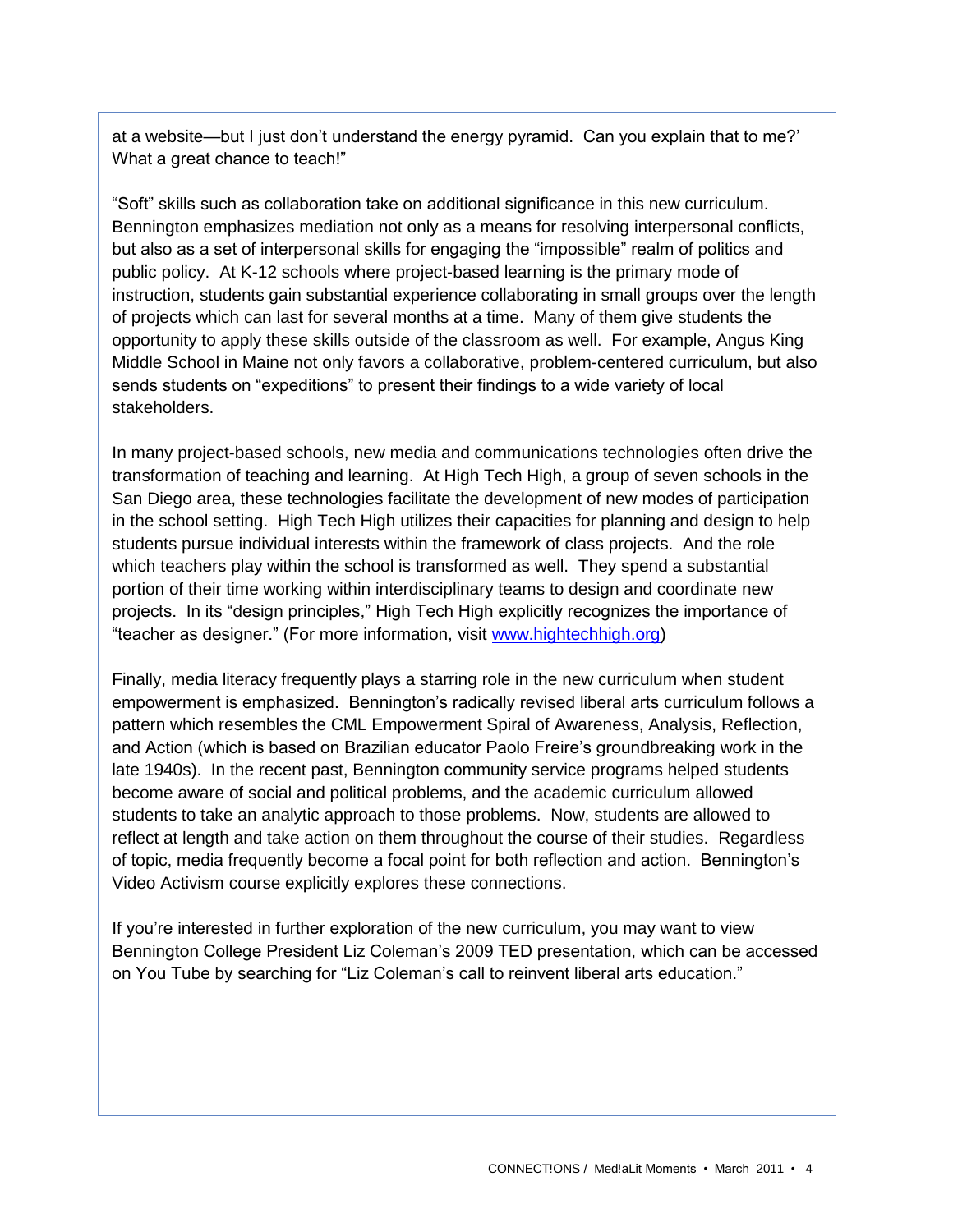#### **The New Curriculum and Media Literacy Instruction**

So how does media literacy fit within the new curriculum? A few schools which have made the transition to project-based learning create projects intended to help students learn *about* the media. In many schools, students are still analyzing or producing individual media products without the aid of key questions to guide their inquiry.

There is no doubt, however, that media literacy curricula share aims and methods with this new approach to teaching and learning. For example, an early lesson in the CML curriculum *Beyond Blame: Challenging Violence in the Media* helps students think critically about the way media are constructed by asking them to describe the differences between media violence and real life violence. Later, students deconstruct the social "reality" of violence as it is depicted in the media. In this lesson, students re-imagine scenarios presented in violent media with alternative, non-violent solutions to conflicts. In this "new curriculum" approach to media, the study of media inevitably involves the study of conflict resolution—and of mediation skills.

One change ushered in by new curriculum approaches is the shift from passive "reception" of content presented in textbooks to application of that knowledge in a variety of contexts. In the Newsroom Project, a science and media literacy curriculum implemented in Ireland, science students are asked to use critical thinking skills to examine the ways in which scientific knowledge is presented and disseminated, with news media as the focus of analysis.

For example, in the activity "science editor for a day," students learn how media are constructed by participating in the selection of science news. Using a list of news values such as timeliness, human interest, or controversy, students review outlines of several potential science news stories to decide which stories they would "pitch" to an editor. In "What"s the purpose?" activities, students collect science stories on the same topic from a wide variety of publications, and analyze the purposes of each. And in an activity such as "Not a textbook," in which students compare science news stories and textbook sections on the same topic, students learn that values and points of view are embedded in all media. (See Jarman and McClune, *Developing Scientific Literacy*, listed in our resources section, for more).

Media literacy can also become a centerpiece in expeditionary projects where politics and public policy are a primary concern. In the winter/spring semester of 2003, students at ASCEND, a small, autonomous school within the Oakland Unified School District (the acronym stands for A School Cultivating Excellence, Nurturing Diversity) decided that they wanted to learn about Islam, the Middle East, and the history of conflict between Iraq and the United States. Teachers at the school accordingly designed a project which could satisfy California state standards in English, Social Studies and Visual and Performing Arts (For more on this project, search for "ASCEND" an article and video on this project at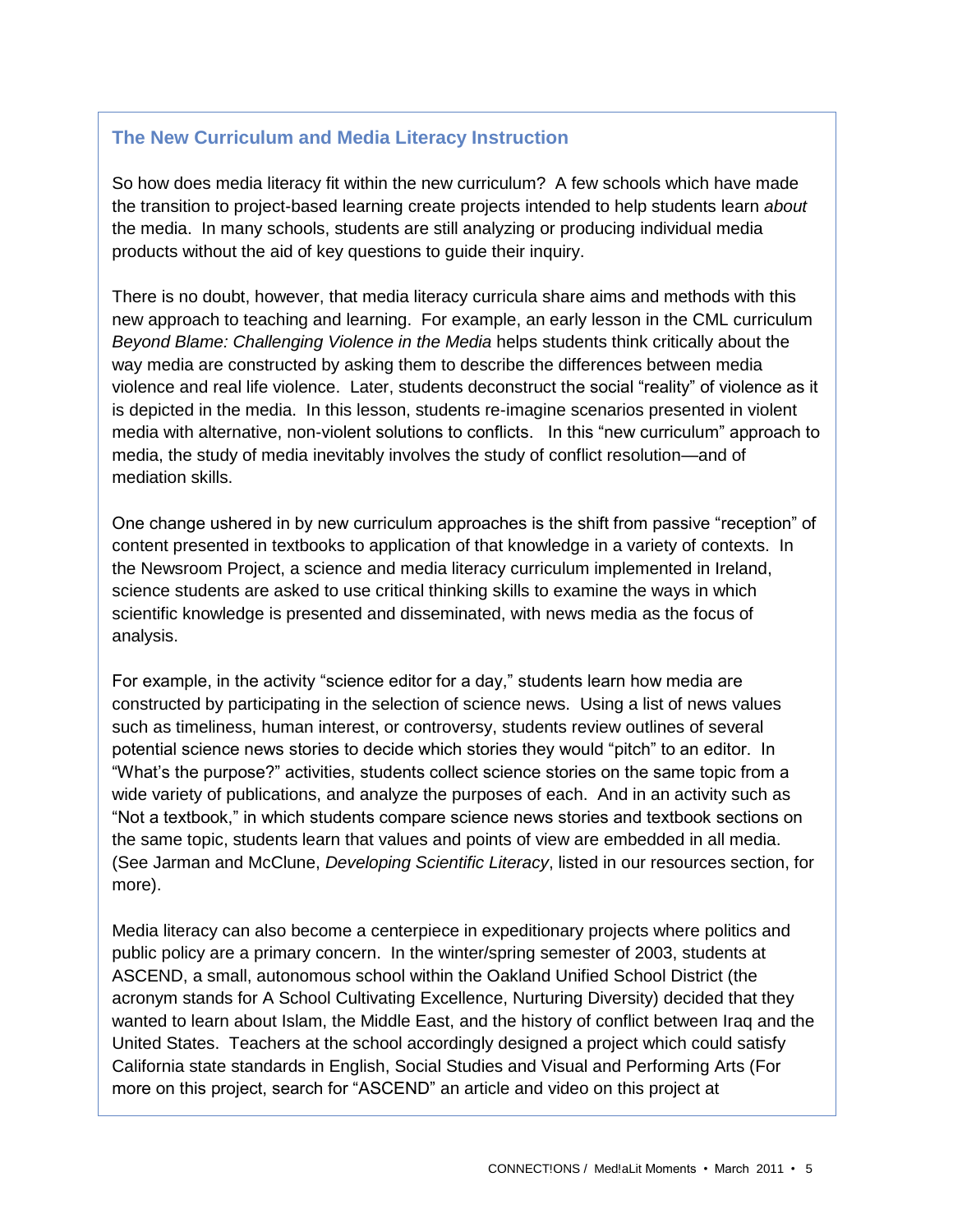[www.edutopia.org](http://www.edutopia.org/) ). One activity included a pen pal exchange (both paper and electronic) between ASCEND students and children living in Baghdad, many of whom expressed anxiety about the buildup to a possible invasion. When the United States invaded Iraq in March, ASCEND students decided to call attention to the plight of their Iraqi counterparts by silently marching in the streets of San Francisco with posters bearing their photographs.

The protest by ASCEND students attracted media attention around the world, and a group of students were interviewed on the NBC "Today Show." As students wondered why they were attracting media attention and why audiences reacted to reports about them in different ways, teachers at ASCEND asked students to examine media reports on the war. For example, students discussed news photographs, and compared photographs that seemed to elicit sympathy for the U.S. cause with others which could make audiences feel sympathetic towards Iraqi civilians.

Through this semester-length project, ASCEND teachers were able to help students use critical thinking skills to understand the significance of differing perspectives on the Iraqi conflict, and to gain greater understanding of their role as citizens in a democratic society.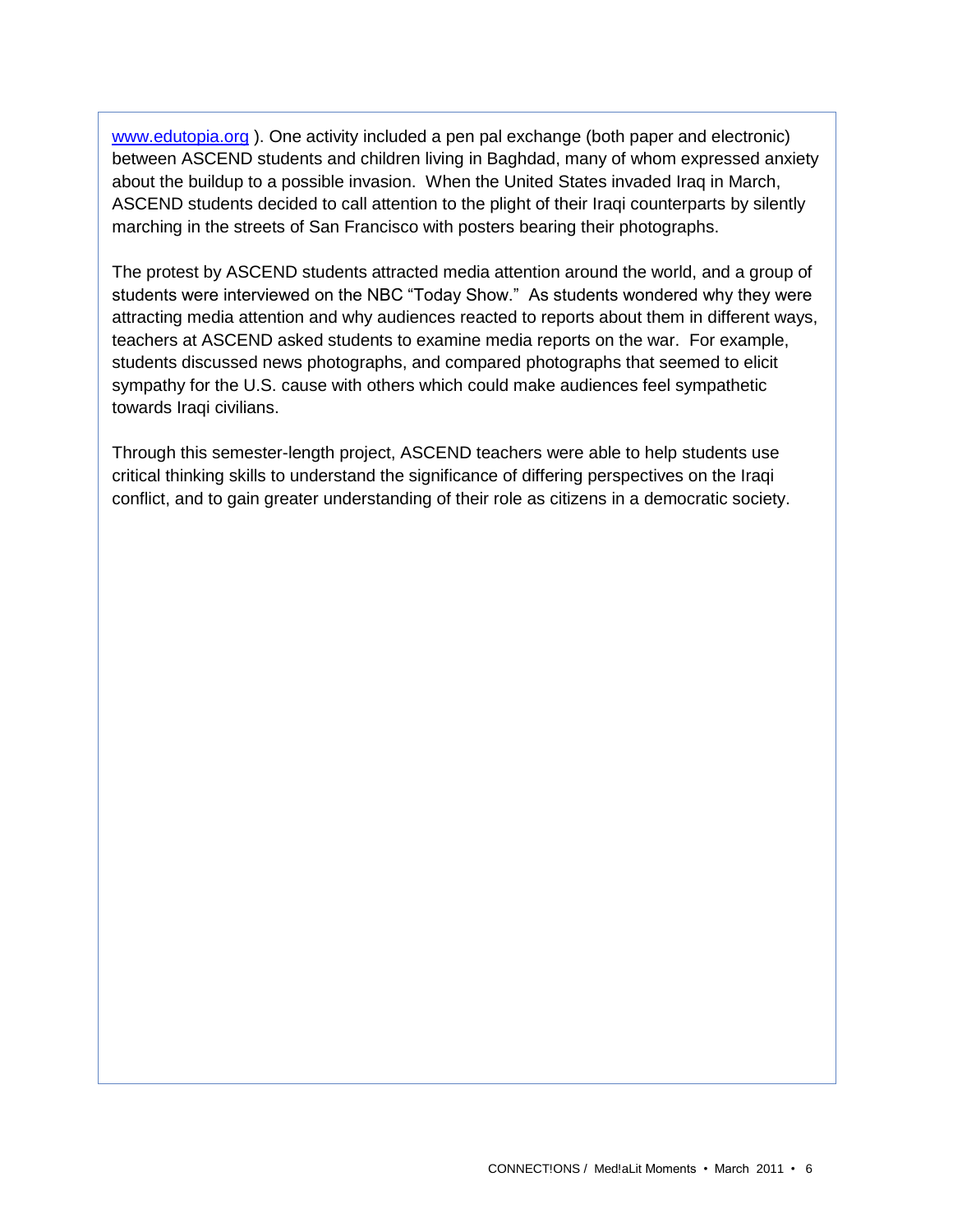# CML News



### **CONSORTIUM** for **MEDIA LITERACY**

Uniting for Development

## **Literacy for the 21st Century Translated into Portuguese**

The first edition of *Literacy for the 21st Century*, which includes the complete framework for critical inquiry using CML"s Five Core Concepts and Key Questions for deconstruction, has recently been translated into Portuguese and is available as a download from CML. The translation was undertaken by Belinha De Abreu, PhD, a faculty member at the iSchool at Drexel University in Philadelphia. Dr. De Abreu is the first full-time online professor at the Drexel iSchool, and currently teaches a course on the social context of information professions. Dr. De Abreu also served as a guest editor for the Journal of Media Literacy"s current issue, "School 2.0: A Global Perspective." You can access a review in last month"s edition of *Connections* or visit [www.journalofmedialiteracy.org](http://www.journalofmedialiteracy.org/) 

#### **About Us…**

The Consortium for Media Literacy addresses the role of global media through the advocacy, research and design of media literacy education for youth, educators and parents.

The Consortium focuses on K-12 grade youth and their parents and communities. The research efforts include nutrition and health education, body image/sexuality, safety and responsibility in media by consumers and creators of products. The Consortium is building a body of research, interventions and communication that demonstrate scientifically that media literacy is an effective intervention strategy in addressing critical issues for youth.

[www.ConsortiumforMediaLiteracy.org](http://www.consortiumformedialiteracy.org/)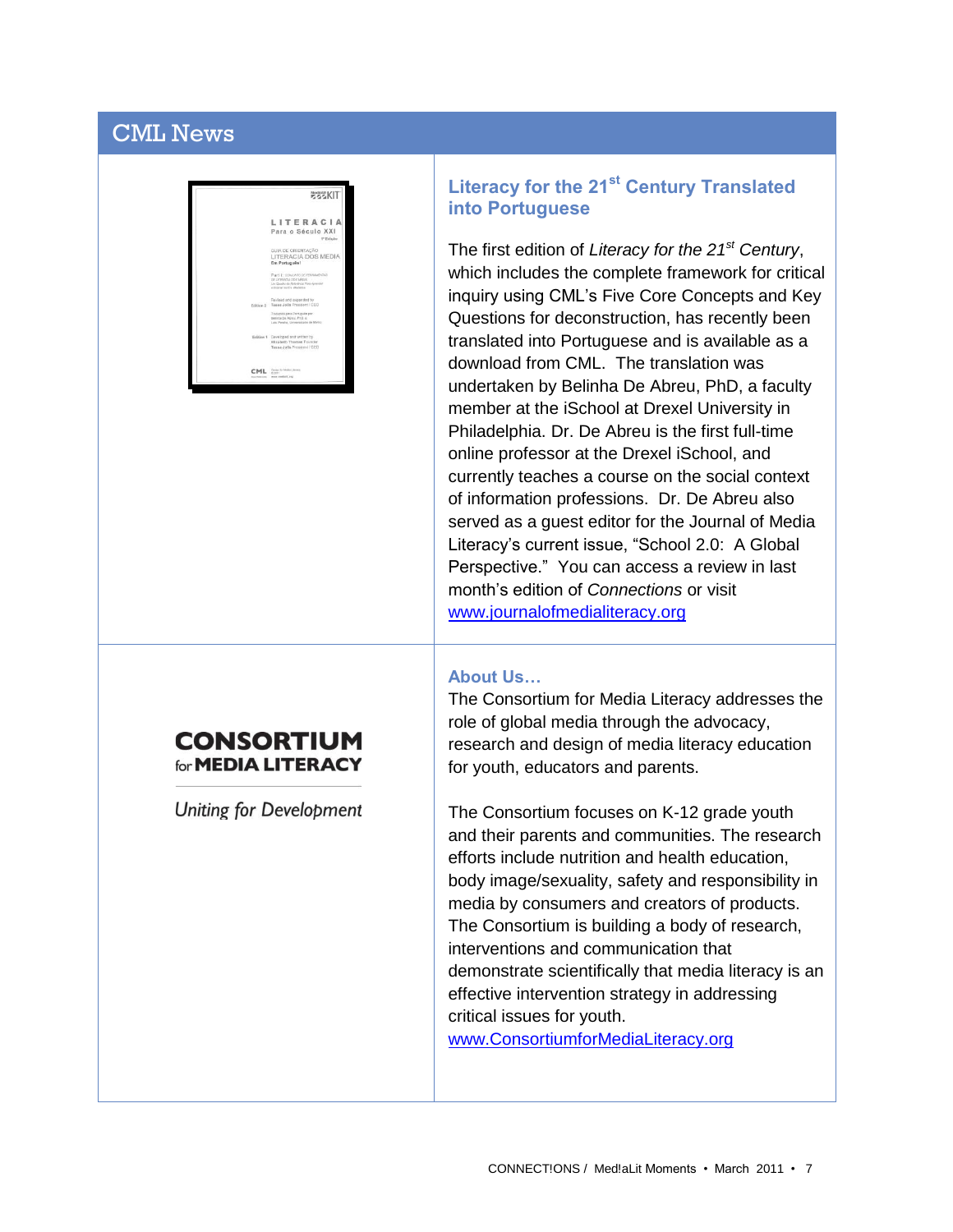## Media Literacy Resources

**Teaching Tip:** Look for opportunities throughout the day to incorporate key words for media literacy in the classroom. Talk about *authorship, format, audience, point of view, and purpose* whether teaching Language Arts, STEM subjects, Social Studies, Visual and Performing Arts - - media literacy knows no boundaries!

#### **Resources: The New Curriculum**

National Educational Technology Plan [\(http://www.ed.gov/technology/netp-2010\)](http://www.ed.gov/technology/netp-2010) Though the Department of Education"s Ed Tech plan was reviewed in our December 2010 issue, this document will repay further study. It engages in a sustained discussion of many new curriculum principles, explains the theoretical connections between them, makes recommendations for implementation at state and district levels, and profiles several schools and programs which exemplify new curriculum principles.

#### *Media Literacy: A System for Change* [\(www.medialit.org\)](http://www.medialit.org/)

What does learning, teaching and schooling look like when the teacher is no longer at the center of the classroom? The introductory e-book *Media Literacy: A System for Change* fully investigates the implications of this shift and illuminates the key role that media literacy plays in the re-organization of K-12 education. This three-part package also includes a professional development slide presentation and a comprehensive section on tools for implementation and curricular planning.

#### Edutopia [\(http://www.edutopia.org\)](http://www.edutopia.org/)

Edutopia, a project of the George Lucas Educational Foundation, doesn"t just articulate a coherent vision for project-based learning, integrated studies and technology integration in schools. Its "Schools That Work" section, written and updated by a stable of seasoned educational reporters and bloggers, profiles several schools which exemplify the new curriculum, and provide detailed, accessible analysis of the practices which make these schools successful.

#### Bennington College [\(www.bennington.edu\)](http://www.bennington.edu/)

On this site, you"ll find a commencement address (in "About Bennington") and a video presentation (in "Center for the Advancement of Public Action") in which Liz Coleman, President of Bennington College, forcefully articulates her vision for a new liberal arts. An examination of the Academics section, especially course descriptions, reveals the interesting directions which Bennington faculty and administrators are taking to realize that vision.

#### Partnership for  $21<sup>st</sup>$  Century Skills [\(www.p21.org\)](http://www.p21.org/)

In late 2009, P21 published a set of  $21<sup>st</sup>$  century skills implementation guides, including guides for standards, curriculum and instruction, assessment, and more. The guides not only contain a set of recommendations, but also profiles of successful schools and programs, many of which exemplify new curriculum approaches to education.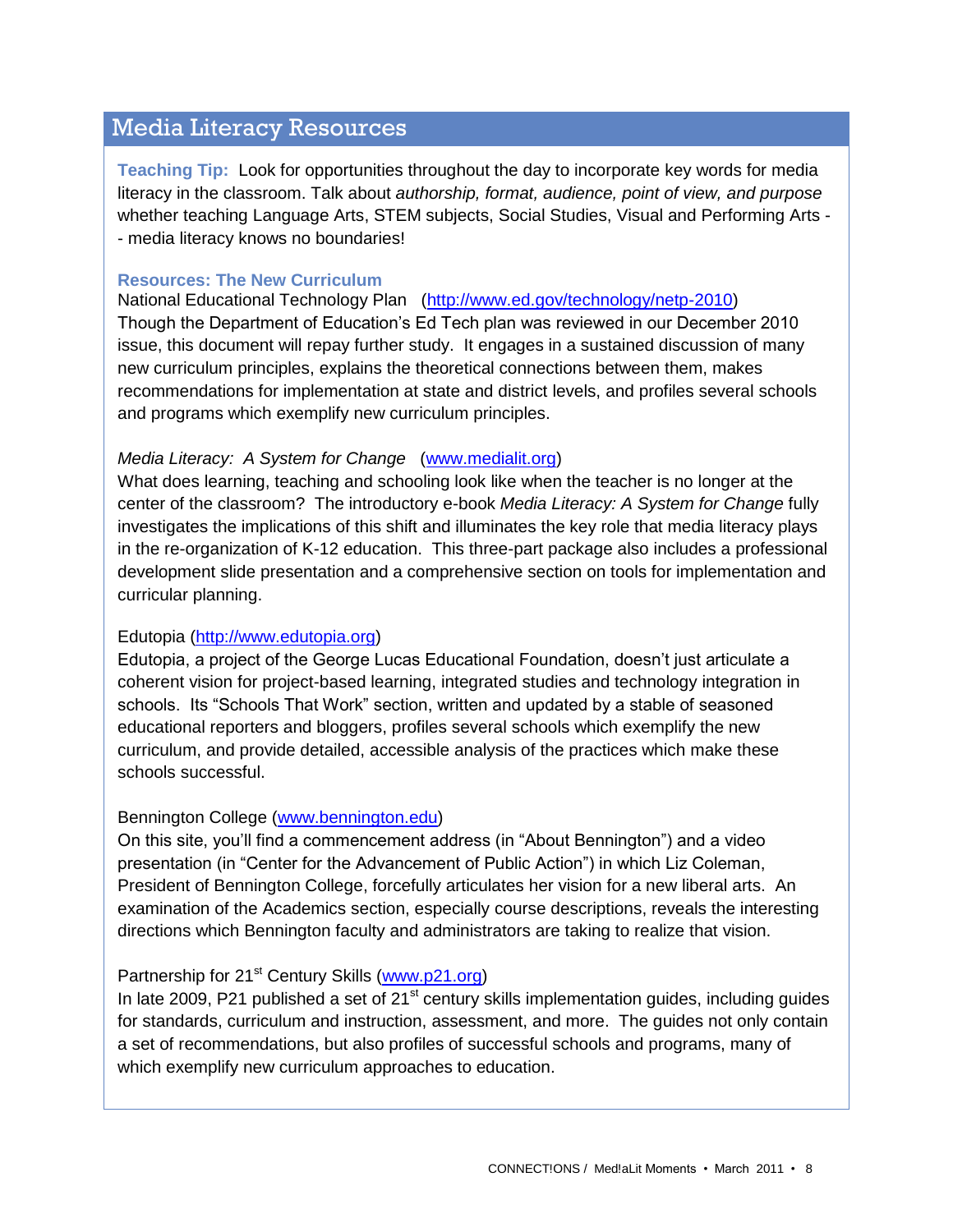#### New Tech Network [\(www.newtechnetwork.org\)](http://www.newtechnetwork.org/)

The New Tech Network provides strong evidence that education which emphasizes technology integration and project-based learning is not a passing fad. To date, NTN supports 62 public high schools in 14 states. The NTN website features a series of videos which explain their philosophy of learning and present case studies from their schools. The site also includes a very active blog in which professionals exchange views on the New Tech Network approach to teaching.

#### The Waters Foundation [\(www.watersfoundation.org\)](http://www.watersfoundation.org/)

The new curriculum encourages students to use systematic approaches to thinking and problem-solving. The Waters Foundation trains educators to help students develop the twelve habits of a "systems thinker"—i.e., essential critical thinking skills which can be applied too problems and questions across the curriculum. The Waters Foundation site includes some elaborate models for system thinking, but the habits of system thinking are very wellexplained, and any educator can use the materials available on this site to incorporate one or more of these skills into their classroom practice.

#### Enquiring Minds [\(www.enquiringminds.org.uk\)](http://www.enquiringminds.org.uk/)

Enquiring Minds is a research and development program coordinated by Future Lab and funded by the Microsoft Partners in Learning Program. The program, implemented in two British schools between 2005 and 2008, generated several research publications, including some engaging case studies, and produced a guide which not only defines and defends the Enquiring Minds approach, but also provides a comprehensive framework for development.

Ruth Jarman and Billy McClune, *Developing Scientific Literacy: Using News Media in the Classroom*. Maidenhead, UK: McGraw Hill/Open University Press, 2007. [\(http://mcgraw](http://mcgraw-hill.co.uk/openupusa/)[hill.co.uk/openupusa/](http://mcgraw-hill.co.uk/openupusa/))

A scientifically literate person is able to use both previously acquired scientific knowledge and information published in a variety of media to make reasoned decisions on public policy questions involving science. *Developing Scientific Literacy* provides both theoretical and practical support to schools interested in turning their students into scientifically literate citizens. *Developing Scientific Literacy* also proves that an interdisciplinary curriculum which tackles big social questions and helps students think critically about media need not be "high tech" to be effective. What's needed is a commitment to designing activities and projects which can encourage students to think about media, information and society on their own.

W. James Potter, "The State of Media Literacy," *Journal of Broadcasting and Electronic Media,* v. 54 no. 4 (December 2010), pps. 675-696

This concise overview of the field evaluates the entire range of studies of parent and educator interventions; provides valuable references for further study across the spectrum of all media literacy research; discusses the varied (yet complementary) definitions of media literacy, and skillfully encapsulates key issues and common themes discussed by educators and advocates.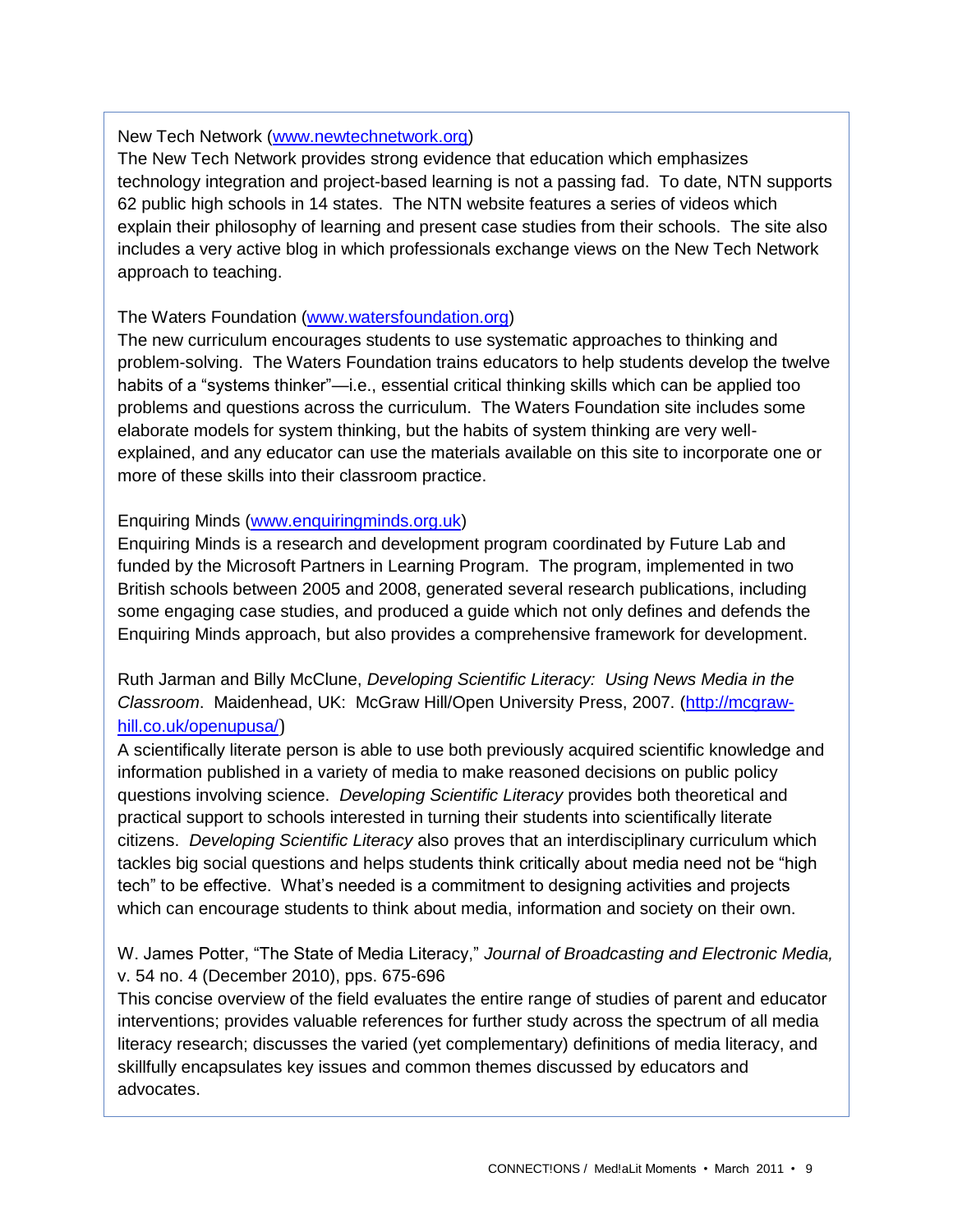# Med!aLit Moments

#### **30 Ways of Seeing**

In your classroom, all 30 of your students will see 30 different versions of events that happen in class. Such is the nature of individual perception. Likewise, at the movie theater, audience members may see the same images, but that doesn"t mean they all "see" the same film. In a way, it's the audience that makes the movie, not the director or the producer. In this MediaLit Moment, all 30 (or more, or less) of your elementary school students will have the chance to experience firsthand the different ways in which audiences respond to the same media message.

This lesson is adapted from a lesson in CML"s *5 Key Questions That Can Change the World*. For more lesson ideas, visit the CML site at [www.medialit.com](http://www.medialit.com/)

#### **Have students view a silent excerpt from a film which features physical comedy**

AHA!: My friends don't see exactly what I see even when we watch the same movie!

**Key Question #3:** How might different people understand this message differently? **Core Concept #3:** Different people experience the same media message differently.

**Grade Level:** 2-4

**Materials:** DVD Player and DVD of feature film

Choose a scene from a live-action film which your students are not likely to be familiar with, but also choose something which makes frequent use of physical comedy. This will help your students make some good guesses about the significance of the action on screen. A scene from a classic such as Frank Capra"s *Arsenic and Old Lace* would be a good choice (e.g., the scene in which Cary Grant as Mortimer Brewster discovers a dead body—which the audience cannot see---in the window seat of his aunt"s parlor).

**Activity:** Grab students" attention by asking them questions about their favorite films, especially comedies. Let students know that not everybody sees the same thing when they watch a movie, and that they're going to find out how that happens during this lesson.

Play the silent clip for students two or three times so that they get a good "shot" at guessing the meaning of the action on screen. As you discuss the different interpretations that students have of the clip, draw their attention to the distinction between what they actually observed and what they interpreted. And have fun, too. You might want to have students vote on what they think is the most likely explanation/interpretation for what they saw.